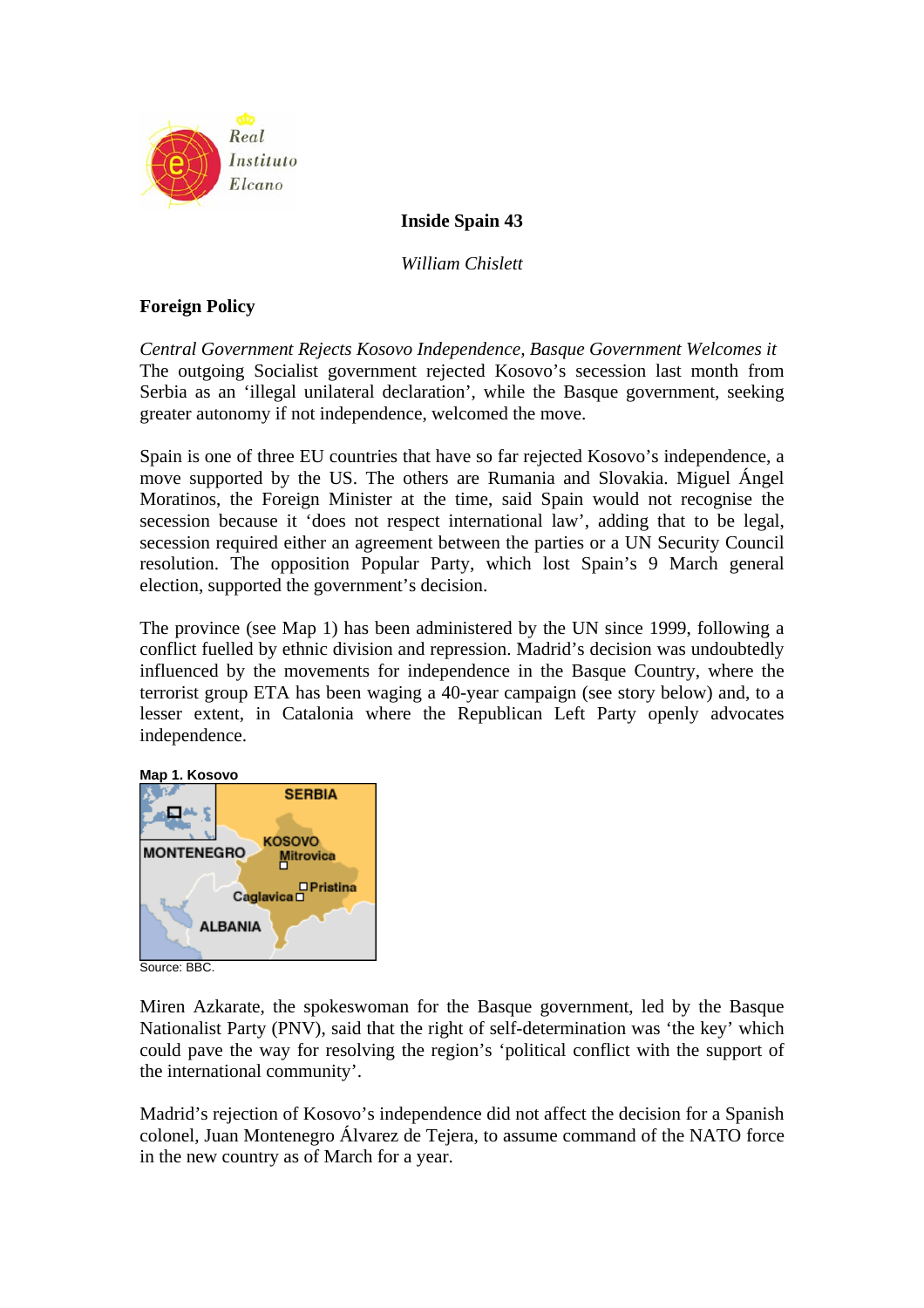#### *Spain, Eighth Largest Official Foreign Aid Contributor*

Spain's net Official Development Assistance (ODA) continued to rise in 2006, but at 0.32% of GDP was still less than half the 0.7% target set by the United Nations for wealthy countries, according to the latest figures issued by the OECD's Development Assistance Committee (see Figure 1).

| <u>I iyulc I. Net Official Development Assistance as 70 OF GEN and in Oppon, 2000</u> |          |              |  |  |  |  |
|---------------------------------------------------------------------------------------|----------|--------------|--|--|--|--|
| <b>Country</b>                                                                        | % of GDP | US\$ billion |  |  |  |  |
| Sweden                                                                                | 1.02     | 4.0          |  |  |  |  |
| Norway                                                                                | 0.89     | 3.0          |  |  |  |  |
| Ireland                                                                               | 0.54     | 1.0          |  |  |  |  |
| UK.                                                                                   | 0.51     | 12.5         |  |  |  |  |
| France                                                                                | 0.47     | 10.6         |  |  |  |  |
| Switzerland                                                                           | 0.39     | 1.6          |  |  |  |  |
| Germany                                                                               | 0.36     | 10.4         |  |  |  |  |
| <b>Spain</b>                                                                          | 0.32     | 3.8          |  |  |  |  |
| Australia                                                                             | 0.30     | 2.1          |  |  |  |  |
| Source: OECD.                                                                         |          |              |  |  |  |  |

**Figure 1. Net Official Development Assistance as % of GDP and in US\$bn, 2006** 

Spain's net ODA rose by 20.7% in real terms, due to large contributions to the UN and other multilateral agencies as well as an increase in disbursements by the Spanish Co-operation Agency. In 2005, ODA represented 0.27% of GDP. Spain has adopted a holistic perspective to implementing the Paris Declaration, linking it to a comprehensive reform process of its aid system.

Iraq, from where the previous Socialist government pulled out the 1,200 peacekeeping troops sent in 2003 by the Popular Party government, is among the top five recipients of Spain's foreign aid (see Figure 2).

| <b>Country</b> | % of total Official Development Assistance | Rank |
|----------------|--------------------------------------------|------|
| Australia      | 7.9                                        | 3    |
| Austria        | 33.7                                       |      |
| Belgium        | 6.2                                        | 3    |
| Canada         | 5.4                                        |      |
| Finland        | 8.9                                        |      |
| France         | 5.9                                        | 2    |
| Germany        | 10.2                                       | 2    |
| Italy          | 15.5                                       |      |
| <b>Spain</b>   | 5.0                                        |      |
| Source: OFCD.  |                                            |      |

**Figure 2. Main donors for whom Iraq is among the top five recipients, 2005-06 average, gross disbursements** 

# **Domestic Scene**

# *Socialists Win Second Term, Popular Party Advances*

The Socialists were returned to office, but again did not win an absolute majority, while the Popular Party (PP) increased its number of voters and seats in parliament.

Had José Luis Rodríguez Zapatero not been re-elected he would have gone down in Spain's history as the only prime minister not to win a second term since the end of the Franco dictatorship in 1975 and the restoration of democracy. His victory showed that he was not an 'accidental' prime minister catapulted into office in 2004 as a result of the bomb blasts by radical Islamists which killed 191 people on commuter trains as the PP effectively claimed. The Socialists won almost 35,000 more votes than they did four years ago (see Figure 3).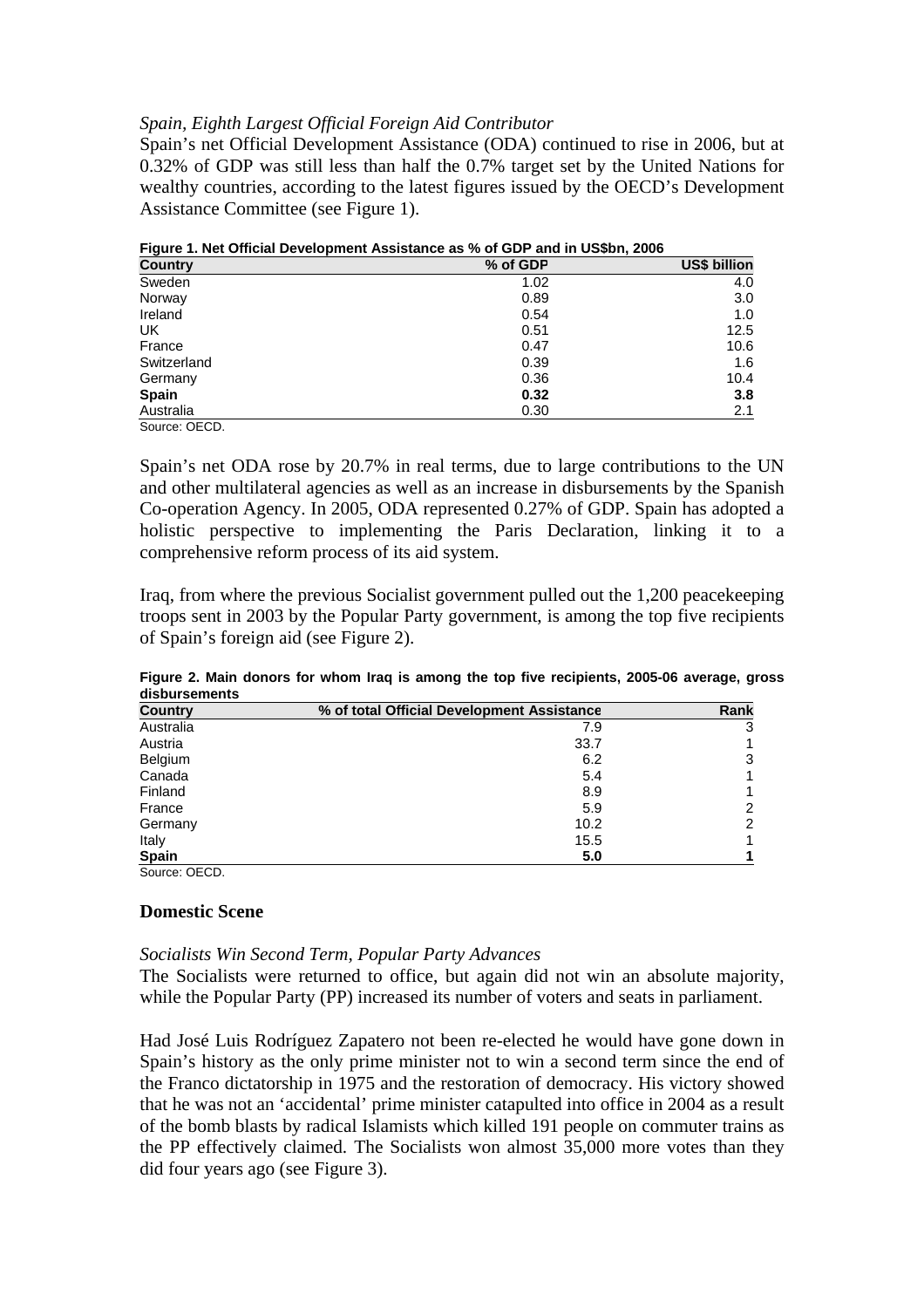| Figure 3. Results of General Elections, 2008 and 2004 (seats, millions of votes and %) |  |  |  |  |
|----------------------------------------------------------------------------------------|--|--|--|--|
|                                                                                        |  |  |  |  |

|                                 |              | 2008         |       |              | 2004         |       |  |  |
|---------------------------------|--------------|--------------|-------|--------------|--------------|-------|--|--|
|                                 | <b>Seats</b> | <b>Votes</b> | $\%$  | <b>Seats</b> | <b>Votes</b> | $\%$  |  |  |
| <b>Socialists</b>               | 169          | 11.06        | 43.64 | 164          | 11.02        | 42.59 |  |  |
| Popular Party                   | 153          | 10.16        | 40.12 | 148          | 9.76         | 37.71 |  |  |
| Convergence & Union (Catalan)   | 11           | 0.77         | 3.05  | 10           | 0.83         | 3.23  |  |  |
| <b>Basque Nationalist Party</b> | 6            | 0.30         | 1.20  |              | 0.42         | 1.63  |  |  |
| Catalan Republican Left         | 3            | 0.29         | 1.17  | 8            | 0.65         | 2.52  |  |  |
| <b>United Left</b>              | 2            | 0.96         | 3.8   | 5            | 1.28         | 4.96  |  |  |
| <b>Galician National Bloc</b>   | 2            | 0.20         | 0.82  | 2            | 0.20         | 0.81  |  |  |
| CC-PNC (Canary Islands)         | 2            | 0.16         | 0.65  | 3            | 0.23         | 0.91  |  |  |
| Progress and Democracy Union    |              | 0.30         | 1.2   | -            |              |       |  |  |
| Nafarroa-Bai (Navarra)          |              | 0.06         | 0.24  |              | 0.06         | 0.24  |  |  |
| Course Interior Ministry        |              |              |       |              |              |       |  |  |

Source: Interior Ministry.

Spain is increasingly becoming a two-party country: the two main parties won between them 83.7% of the vote compared to 80.2% in 2004 and 74.5% in 1982 when the Socialists first entered office (see Figure 4).

**Figure 4. Socialist and PP percentage share of the total vote in the General Elections, 1982-2008** 

| - -                        |      |      |      |      |      |      |      |      |
|----------------------------|------|------|------|------|------|------|------|------|
|                            | 1982 | 1986 | 1989 | 1993 | 1996 | 2000 | 2004 | 2008 |
| Socialists                 | 48.1 | 44.1 | 39.6 | 38.8 | 37.6 | 34.2 | 42.6 | 43.6 |
| Popular Party              | 26.4 | 25.9 | 25.8 | 34.8 | 38.8 | 44.5 | 37.6 | 40.1 |
| Combined share             | 74.5 | 70.0 | 65.4 | 73.6 | 76.4 | 78.7 | 80.2 | 83.7 |
| Source: Interior Ministry. |      |      |      |      |      |      |      |      |

The main losers were the Catalan Republican Left (ERC), which wants independence for Catalonia and won five fewer seats than in 2004, and the United Left (IU) which gained three fewer seats. The quirks of the D'Hondt proportional representation system were exemplified by the other Catalan party, the conservative Convergence  $\&$ Union (CiU), winning 11 seats (one less than in 2004) although it obtained a smaller percentage of the votes than United Left (3.05% against 3.8%). This electoral system tends to give a party a weight in national politics out of proportion to the share of the votes it wins (most of them tied to a particular region). The Socialists will have to do some horse trading with the CiU (a high price can be expected as it is the main opposition party in Catalonia to the Socialist-led coalition government) and other parties in order to secure a majority in parliament on a permanent basis. The other alternative is to strike *ad hoc* deals when needed.

The PP's defeat was to some extent due to its relentless strategy of confrontation with the Socialists whose victory in 2004 it never really accepted: the only issues they could agree on during the last government were a law setting up a nationwide support system for those unable to care for themselves and one against domestic violence (74 women were killed by their husband or partner in 2007). The PP attacked the Socialists over virtually everything else, particularly Zapatero's attempt to reach some kind of deal with the Basque terrorist separatist group ETA to end its 40-year campaign of violence. Spaniards became fed up with this *crispación*, reflected in the all-time low levels of public confidence in both the leader of the opposition (Mariano Rajoy) and the Prime Minister. Nevertheless, voter turnout of 75.3% was high by European standards and only a fraction below the level in 2004.

Just as the bombs in 2004 propelled Spaniards to vote (particularly disenchanted leftists who normally abstain and the young first-time voters), so too did ETA's brutal murder of a former Socialist town councillor (see separate story) less than 48 hours before the polls opened. According to political analysts, people deserted United Left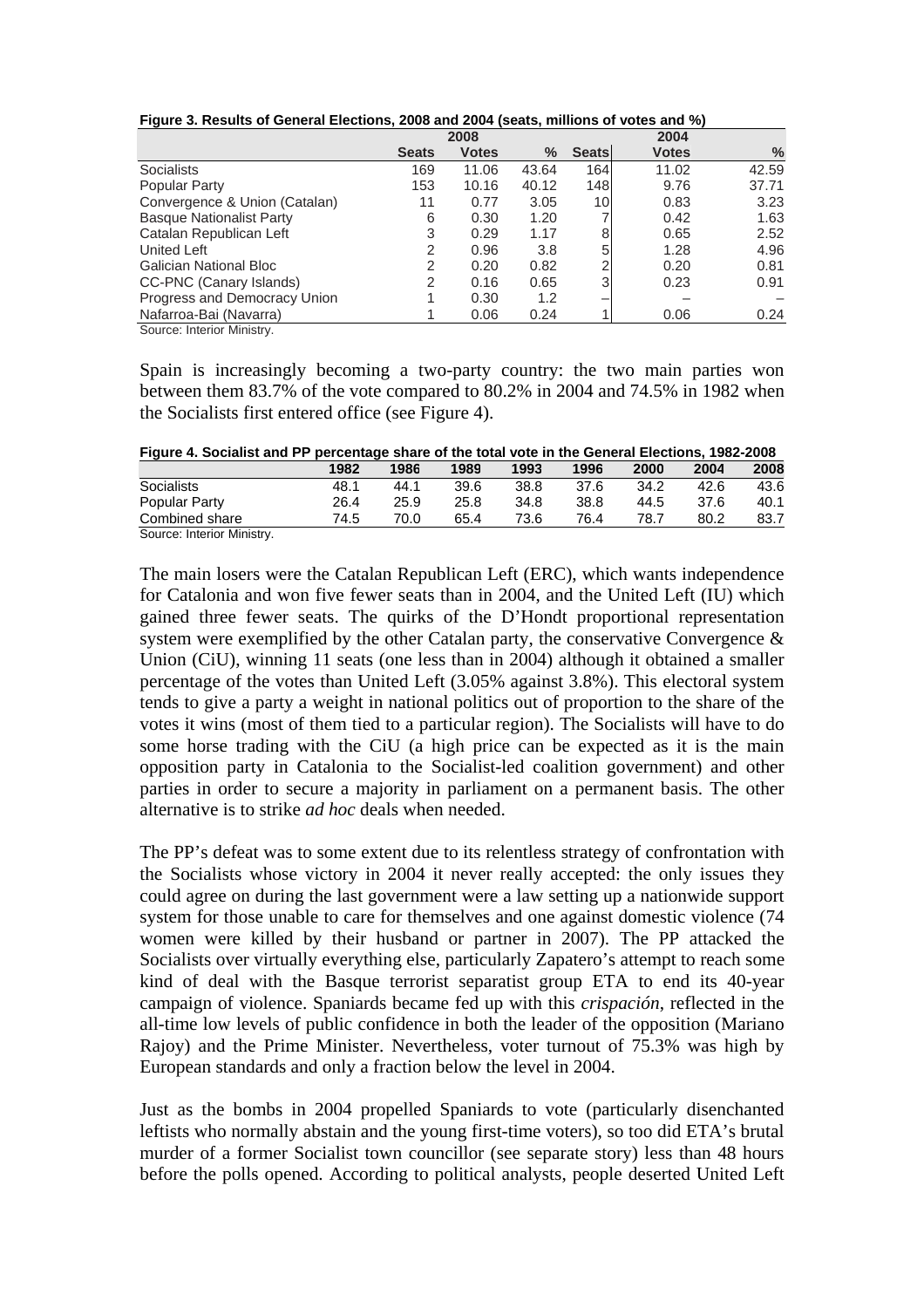for the Socialists as they wanted to enhance its chances of victory. A lower turnout and a higher vote for United Left would have benefited the PP.

The PP's defeat was also a blow for Spain's belligerent and staunchly conservative Catholic Church hierarchy, which crossed a red line during the campaign by fiercely attacking the government for its abortion, gay marriage and education policies and implicitly calling for Catholics to vote for the PP (see *Inside Spain*, Newsletter 41, 17 January 2008). Had the PP won, the timid advances towards a more secular state would probably have ground to a halt.

The Socialists, however, cannot take too much comfort from their victory. Not only are the 169 seats they won seven short of the 176 needed for an absolute majority (in 2004 they were 12 short), but the PP gained five more seats and also a record number of votes. The difference between the number of votes won by the Socialists and the PP dropped from close to 1.3 million in 2004 to 890,000 and the number of seats separating them remained unchanged at 16. Both José María Aznar, the PP's former Prime Minister, and Felipe González, the former Socialist Prime Minister, won absolute majorities in their second terms.

Spanish politics became highly polarised and parliamentary life very vicious during the last Socialist government and it looks as if this will remain so unless both parties bury their differences. Mariano Rajoy, the PP's leader, is in a difficult position: on the one hand, he can point to having won more votes and seats, on the other, this was the second time he lost the election.

Having presided over the last phase of a 15-year economic boom (during which Spain's per capita income overtook Italy's), the Socialists are now going to have to adroitly manage a downturn and in the worst-case scenario a recession, depending on how fast the property market collapses (see separate story). This, in turn, is going to create problems among Spain's more than 4.5 million immigrants (10% of the total population), many of whom work in the construction sector and are beginning to lose their jobs, and runs the risk of generating tensions with the local population that has so far been remarkably tolerant. Pedro Solbes, the experienced Economy Minister, remains in his post.

In the regional sphere, the Socialists face an overdue decision by the Constitutional Court over the enhanced autonomy statute for Catalonia (the PP presented a case saying it is unconstitutional) and the Basque regional Premier, Juan José Ibarretxe, intends to push ahead with a referendum later this year on making the Basque Country a 'freely associated' state with Spain, overruling the national parliament's rejection in 2005 of such a move.

However, Ibarretxe's Basque Nationalist Party (PNV) lost more than 100,000 votes, mainly to the Socialists who won a record 38.1% of the votes cast in the region (27.2% in 2004), making a referendum much more problematic. The surge in the nonnationalist vote to well over half the total number of votes is a significant new factor in the troubled Basque Country, particularly as it occurred when Basque separatists called for an election boycott as their parties were barred from running because of their links with ETA (see Figure 5).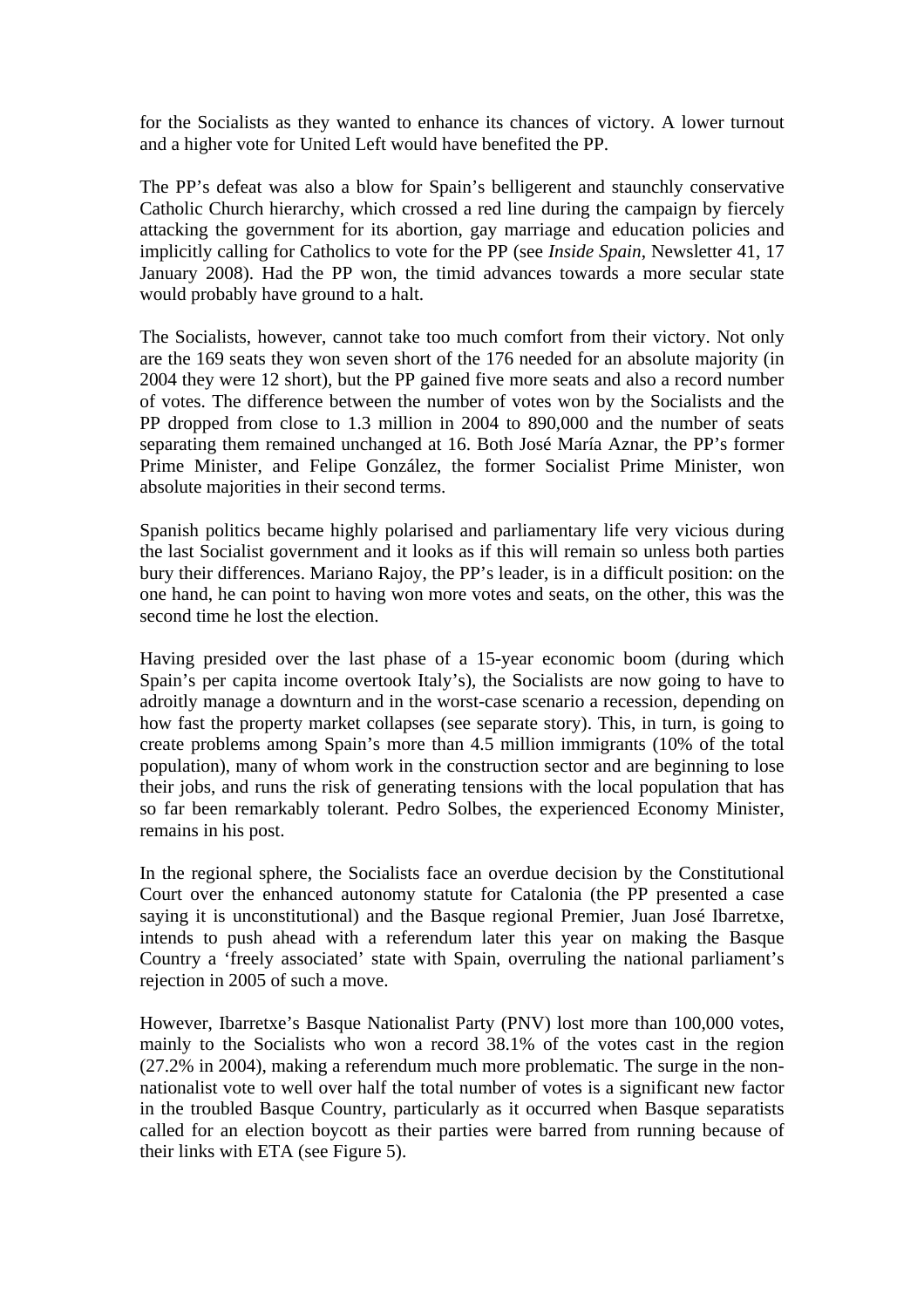|                            |          | 2008    |              |          | 2004    |                |
|----------------------------|----------|---------|--------------|----------|---------|----------------|
| <b>Nationalist parties</b> | Nr votes | % votes | <b>Seats</b> | Nr votes | % votes | <b>Seats</b>   |
| EAJ-PNV                    | 303,246  | 27.14   | 6            | 420.980  | 33.72   | 7              |
| EA                         | 50.121   | 4.49    | 0            | 80,905   | 6.48    |                |
| ARALAR                     | 29.784   | 2.67    | 0            | 38.560   | 3.09    | 0              |
| EB-B                       | 50,123   | 4.49    | $\Omega$     | 102,342  | 8.20    | 0              |
| <b>Total</b>               | 433,274  | 38.79   | 6            | 642,787  | 51.49   | 8              |
|                            |          | 2008    |              |          | 2004    |                |
| <b>Non-nationalist</b>     | Nr votes | % votes | <b>Seats</b> | Nr votes | % votes | <b>Seats</b>   |
| Socialists                 | 425,567  | 38.09   | 9            | 339.751  | 27.22   | $\overline{7}$ |
| Popular Party              | 206,702  | 18.50   | 3            | 235,785  | 18.89   | 4              |
| UPyD                       | 10.481   | 0.94    | $\Omega$     |          |         |                |
| <b>Total</b>               | 642.750  | 57.53   | 12           | 575,536  | 46.11   | 11             |

|  |  |  |  | Figure 5. Votes for Parties in General Elections in the Basque Country, 2008 and 2004 |
|--|--|--|--|---------------------------------------------------------------------------------------|
|--|--|--|--|---------------------------------------------------------------------------------------|

Source: Interior Ministry, prepared by Fernando Grafe.

The general election also coincided with regional elections in Andalusia, where the Socialist Premier Manuel Chaves won his sixth consecutive victory. Chaves has ruled the region, a Socialist fiefdom, for 22 years. The PP substantially increased its share of the vote in Andalusia, from 32.2% to 38.4%, while the Socialists' share dropped from 51% to 48.3%.

#### *ETA Assassinates Former Socialist Town Councillor on Eve of Elections*

The Basque terrorist group ETA brutally interrupted the campaign for Spain's general election by killing a former Socialist town councillor two days before people went to the polls. It was the group's fifth murder since formally ending its ceasefire in June 2007. ETA has killed 822 people since 1968 (480 of them members of the security forces and 342 civilians) in its 40-year campaign for an independent Basque Country. Isaías Carrasco was shot several times when he left his home in Mondragón.

The previous Socialist government, after ETA declared its ceasefire in March 2006 and with the permission of parliament, opened a peace process with the group that was virulently opposed by the Popular Party (PP), although it, too, had done something similar when it was last in office (1996-2004). The negotiations got nowhere, as the government made no concessions. Both political parties toughened their positions during the electoral campaign.

The PP tried to include in the statement by political parties condemning the killing two issues: a rejection of any negotiations with ETA and a repeal of the parliamentary vote allowing the government to seek a solution.

The murder was preceded by a report by Spain's security forces, published in *El País,* which concluded that ETA was militarily very weak, but still able to deal deadly blows.

The police and the paramilitary civil guard have made many arrests and seized arms and explosives since the December 2006 bomb blast at Madrid's airport, which – accidentally in ETA's view– killed two people.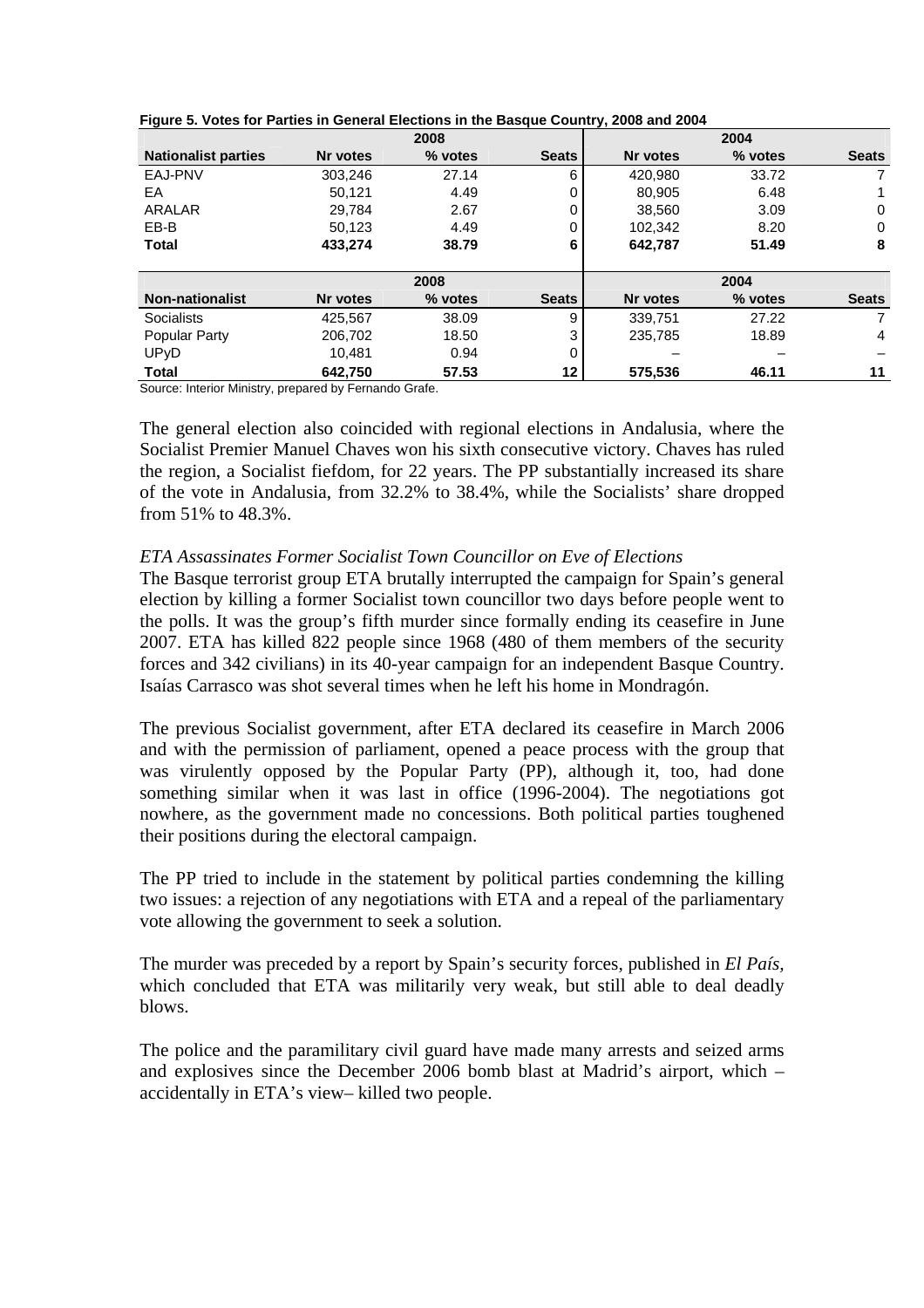The report said ETA's activists increasingly lack the resources, logistical support and security needed to carry out their attacks. The gunmen and women hiding in France – after or before they commit acts of violence in Spain– were being detained 'very quickly'.

A total of 394 alleged members of ETA were arrested while the last government was in office (see Figure 6).

|         | <b>Detained In Spain</b> | <b>Detained in France</b> | <b>Detained in Other Countries</b> | Total |
|---------|--------------------------|---------------------------|------------------------------------|-------|
| 2004    |                          | 63                        |                                    | 146   |
| 2005    | 55                       | 32                        |                                    | 88    |
| 2006    |                          | 26                        |                                    | 43    |
| 2007    | 79                       | 40                        |                                    | 125   |
| 2008(1) | 18                       | 19                        |                                    | 30    |
|         | $\sim$ $\sim$            |                           |                                    |       |

**Figure 6. Arrests of alleged ETA Members, 2004-08** 

(1) Until February 20. Source: Interior Ministry.

The report also said that the 560 ETA convicts in Spanish jails felt 'abandoned' by the group's leadership as 'not only were they not consulted but they were also not informed about the development of the conversations and peace process'.

#### *Spain's Immigrants Very Over-qualified for their Jobs*

Spain's immigrants are the second most over-qualified for their work after Greece, according to a study of immigration in developed countries by the OECD (see Figure 7). They are more than twice as likely to be over-qualified for their jobs as nativeborn workers.



The study (*A Profile of Immigrants in the*  $21^{st}$  *Century*) does not identify the country of origin of the over-qualified immigrants, but it is reasonable to assume they come from the East European countries that are EU members, as the PISA studies show they are generally better educated than Spaniards, particularly in sciences.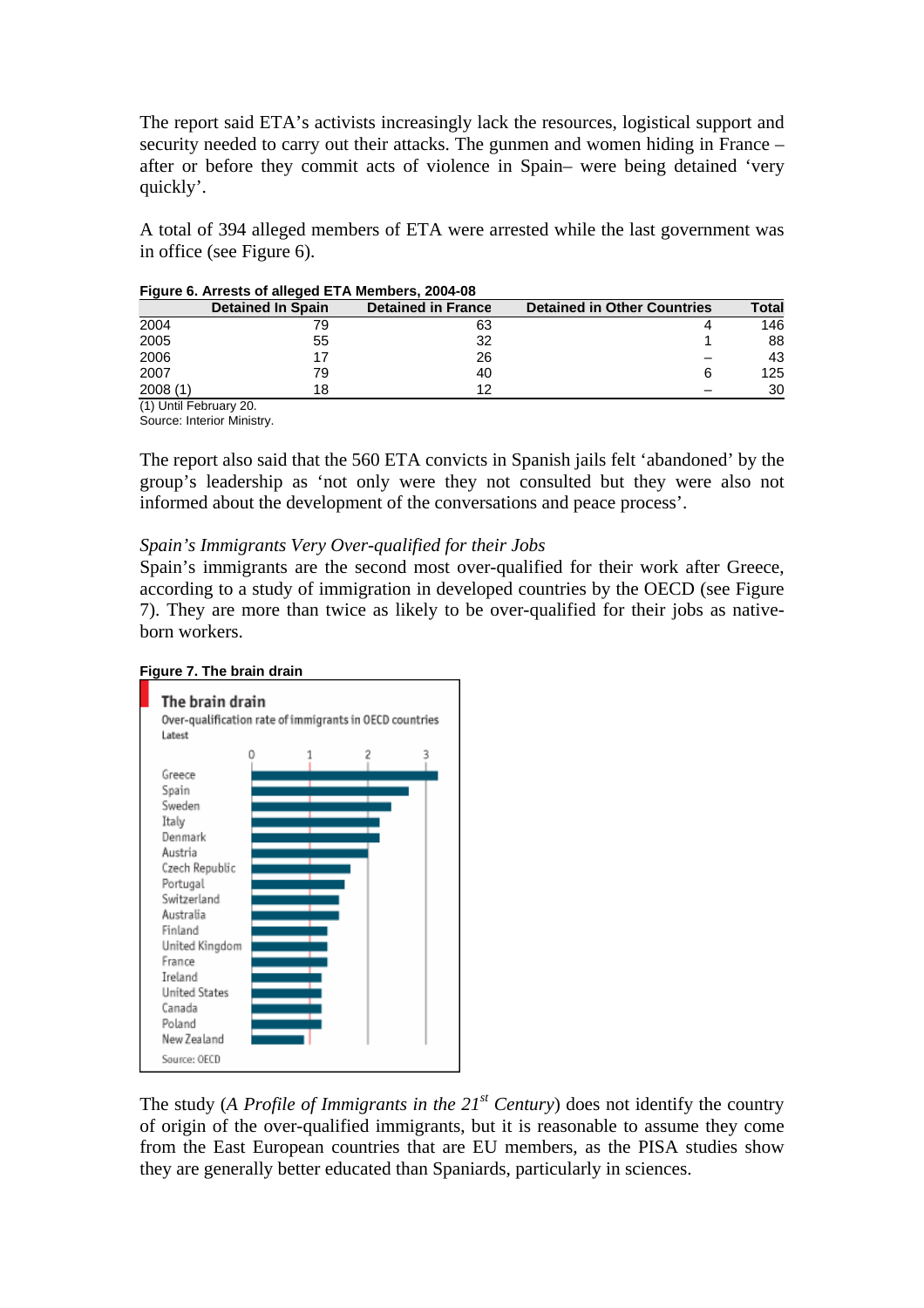Spain has received more than 4 million immigrants since 2000 and they now account for over 10% of the total population. The Popular Party threw immigration into the political arena during the campaign for the 9 March general election, calling for greater controls and a system for non EU-immigrants based on their capacity to adapt to Spanish customs (a concept that was not defined). This drew jokes in many quarters and was amusingly depicted by the cartoonist El Roto in *El País* when he showed an immigrant couple dancing the *jota* at an 'integration control' point.

#### *High-Speed Train from Madrid to Barcelona Finally Running*

The high-speed train between Madrid and Barcelona is now operating, four years later than initially expected. The investment, which ended up at more than  $\epsilon$  billion, was authorised in 1995 and the track took 12 years to build. Spain's high-speed train network of 1,579 km is the third largest in the world after Japan and France.

#### **The Economy**

#### *Bank of Spain Detects Faster Slowdown in the Economy*

The Bank of Spain said the economy was slowing down at a faster pace than detected at the beginning of the year, reflecting the downturn in the construction sector which generates a hefty 18% of GDP (compared with around 10% in Germany and France).

According to the latest forecasts by the European Commission, growth this year will be 2.7% (compared with 3.8% in 2007 and the 3% forecast made last November for 2008, see Figure 8).

| <u>I IYULG 0. LUI UDGAII CUIIIIIIISSIUII ODF YIUWUI IUIGCASIS (70)</u> |                               |                               |  |  |  |  |  |  |
|------------------------------------------------------------------------|-------------------------------|-------------------------------|--|--|--|--|--|--|
|                                                                        | <b>November 2007 Forecast</b> | <b>February 2008 Forecast</b> |  |  |  |  |  |  |
| France                                                                 | 2.0                           |                               |  |  |  |  |  |  |
| Germany                                                                | 2.1                           | 1.6                           |  |  |  |  |  |  |
| Italy                                                                  | 1.4                           | 0.7                           |  |  |  |  |  |  |
| Spain                                                                  | 3.0                           | 2.7                           |  |  |  |  |  |  |
| UK                                                                     | 2.2                           | 1.7                           |  |  |  |  |  |  |
| Euro zone average                                                      | 2.2                           | 1.8                           |  |  |  |  |  |  |

# **Figure 8. European Commission GDP growth forecasts (%)**

Source: European Commission.

While the Commission revised its growth forecast down for Spain, it revised its inflation forecast up (from 2.9% to 3.7%). Lower growth and higher inflation are an unhappy mix for the new government which has to tackle an economy in decline after a boom lasting more than a decade. Year-on-year inflation in February remained at a 13-year high of 4.4%.

Not all was bad news, however. Last year's general government surplus of 2.23% of GDP set a new record. This figure was the result of a central government surplus of 1.29% of GDP, a deficit of 0.17% by regional governments and 0.14% by town halls and a surplus of 1.25% generated by the social security system (largely due to the steep rise in the number of contributors, particularly immigrants).

Corporate earnings also continued to grow strongly in 2007. The net profits of companies that form the Ibex-35 index of the Madrid Stock Exchange rose 15.7% on average, although this was half the growth rate in 2006. Property companies, however, are beginning to feel the pinch. The hardest hit is Astroc which moved from a profit of €43.8 million in 2006 to a loss of €261 million in 2007.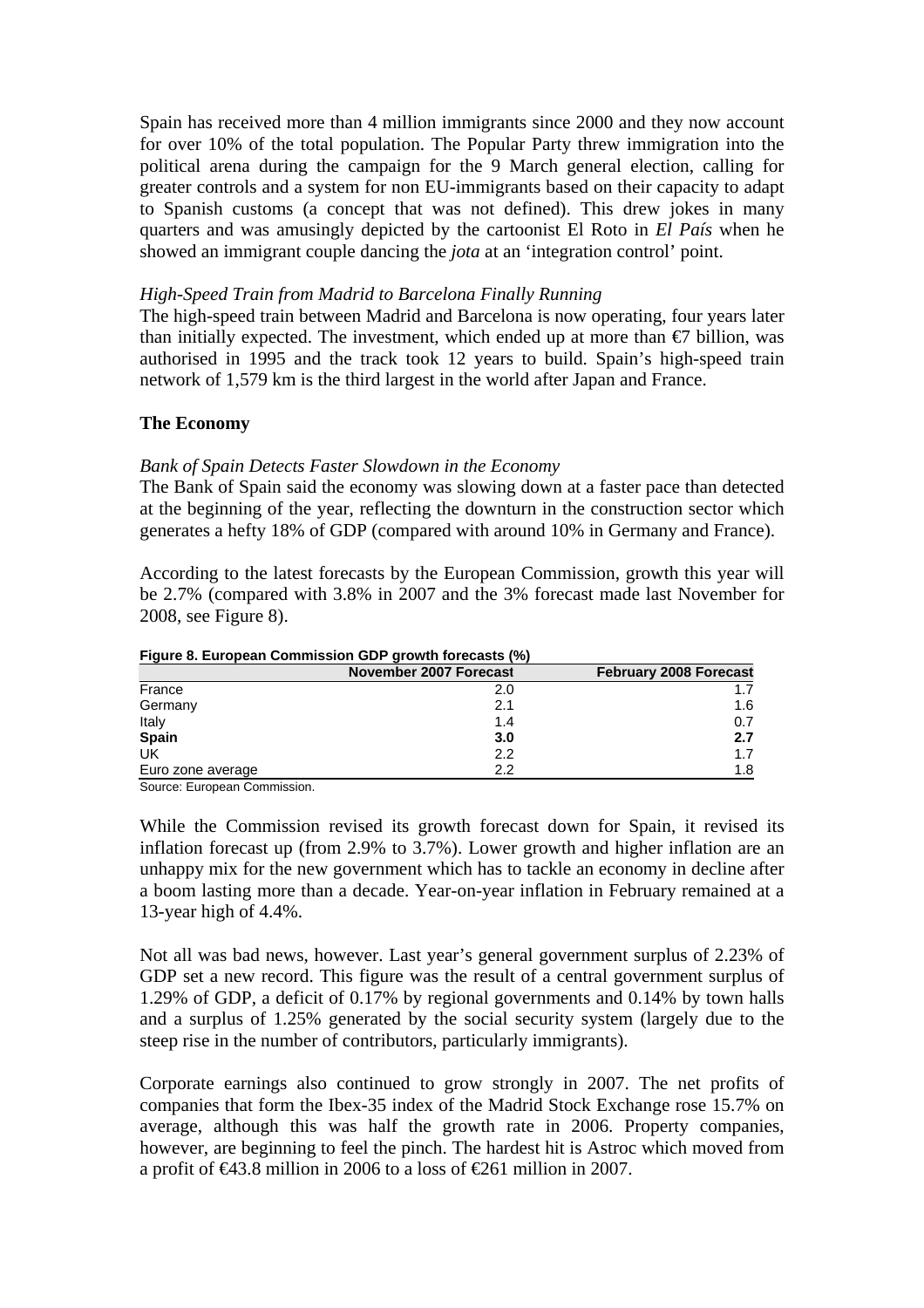#### *EADS-CASA to Benefit from €26 billion Pentagon Contract*

EADS-CASA, the Spanish arm of the European defence contractor EADS, will benefit significantly from the US Air Force's decision to acquire  $\epsilon$ 26.3 billion worth of refuelling tankers.

#### *Spain Progresses Towards Meeting the Lisbon Criteria for 2010*

Spain is just about on track to fulfil the Lisbon targets for creating a more competitive economy laid down by EU heads of state and government in Portugal in 2000, according to the European Growth and Jobs Monitor of Allianz Dresdner (see Figure 9). The country was ranked  $10<sup>th</sup>$  out of the 14 countries covered, the same position as a year ago.

| <b>Current Country</b><br>ranking | <b>Overall Economic</b><br>score |      | growth productivity | ratio | Labour Employment Employment Investment Public<br>by tertiary | activity finance      |      |
|-----------------------------------|----------------------------------|------|---------------------|-------|---------------------------------------------------------------|-----------------------|------|
| overall                           |                                  |      |                     |       | level                                                         | education (equipment) |      |
| 1 Finland                         | 1.69                             | 1.53 | 3.05                | 1.05  | 1.17                                                          | 0.71                  | 2.64 |
| 2 Ireland                         | 1.44                             | 1.88 | 2.13                | 1.03  | 0.99                                                          | 0.60                  | 2.04 |
| 3 Denmark                         | 1.41                             | 0.73 | 1.73                | 1.08  | 0.91                                                          | 1.29                  | 2.72 |
| 4 Sweden                          | 1.40                             | 1.06 | 2.02                | 1.08  | 0.86                                                          | 1.12                  | 2.28 |
| 5 Poland                          | 1.38                             | 2.18 | 2.60                | 0.88  | 0.40                                                          | 1.00                  | 1.21 |
| 6 UK                              | 1.25                             | 1.05 | 2.44                | 1.02  | 0.94                                                          | 0.91                  | 1.12 |
| 7 Greece                          | 1.23                             | 1.38 | 2.87                | 0.94  | 0.52                                                          | 1.12                  | 0.52 |
| 8 Germany                         | 1.19                             | 1.05 | 2.14                | 1.02  | 0.60                                                          | 0.91                  | 1.44 |
| 9 Netherlands                     | 1.10                             | 1.33 | $-0.12$             | 1.01  | 0.90                                                          | 1.35                  | 1.61 |
| 10 Spain                          | 1.10                             | 1.02 | 1.13                | 1.09  | 0.90                                                          | 0.87                  | 2.13 |
| 11 Belgium                        | 1.08                             | 0.92 | 1.23                | 0.93  | 1.13                                                          | 1.11                  | 1.18 |
| <b>EU15</b>                       | 1.05                             | 0.98 | 1.35                | 0.99  | 0.66                                                          | 1.03                  | 1.31 |
| 12 France                         | 0.94                             | 0.63 | 1.35                | 0.97  | 0.74                                                          | 1.05                  | 0.91 |
| 13 Austria                        | 0.88                             | 1.13 | 0.65                | 1.05  | 0.23                                                          | 0.90                  | 1.33 |
| 14 Italy                          | 0.66                             | 0.74 | 0.53                | 0.92  | 0.04                                                          | 1.14                  | 0.60 |
| EU-15 average                     | 1.05                             | 0.98 | 1.35                | 0.99  | 0.66                                                          | 1.03                  | 1.31 |

|  |  |  | Figure 9. European Growth and Jobs Monitor (1) |  |
|--|--|--|------------------------------------------------|--|
|  |  |  |                                                |  |

(1) 3rd quarter of 2007.

Source: Allianz Dresdner Economic Research.

The European Growth and Jobs Monitor is an annual ranking which measures the performance of 14 European countries (and the EU-15 average) according to criteria derived from the original Lisbon Agenda. The Lisbon Indicator is the main indicator in the survey. It determines a country's overall performance on the path to reaching the so-called Lisbon objectives. This indicator, in turn, is based on each country's performance in six individual sub-indicators, each looking at a different type of economic and/or social performance. A performance benchmark is set in each area. And, once countries have been measured and ranked against the benchmark in each area, the six sub-indicators are brought together into one overall indicator (each subindicator is given equal weighting in compiling the overall indicator). A score of one (Spain's is 1.10 compared to 0.93 a year earlier) indicates that a country is on track to fulfil the criteria for 2010. Scores of less than one mean that a country will probably miss its target.

Spain was above the EU-15 average in economic growth, the employment ratio, employment by tertiary education level and public finance but not in labour productivity and investment in equipment.